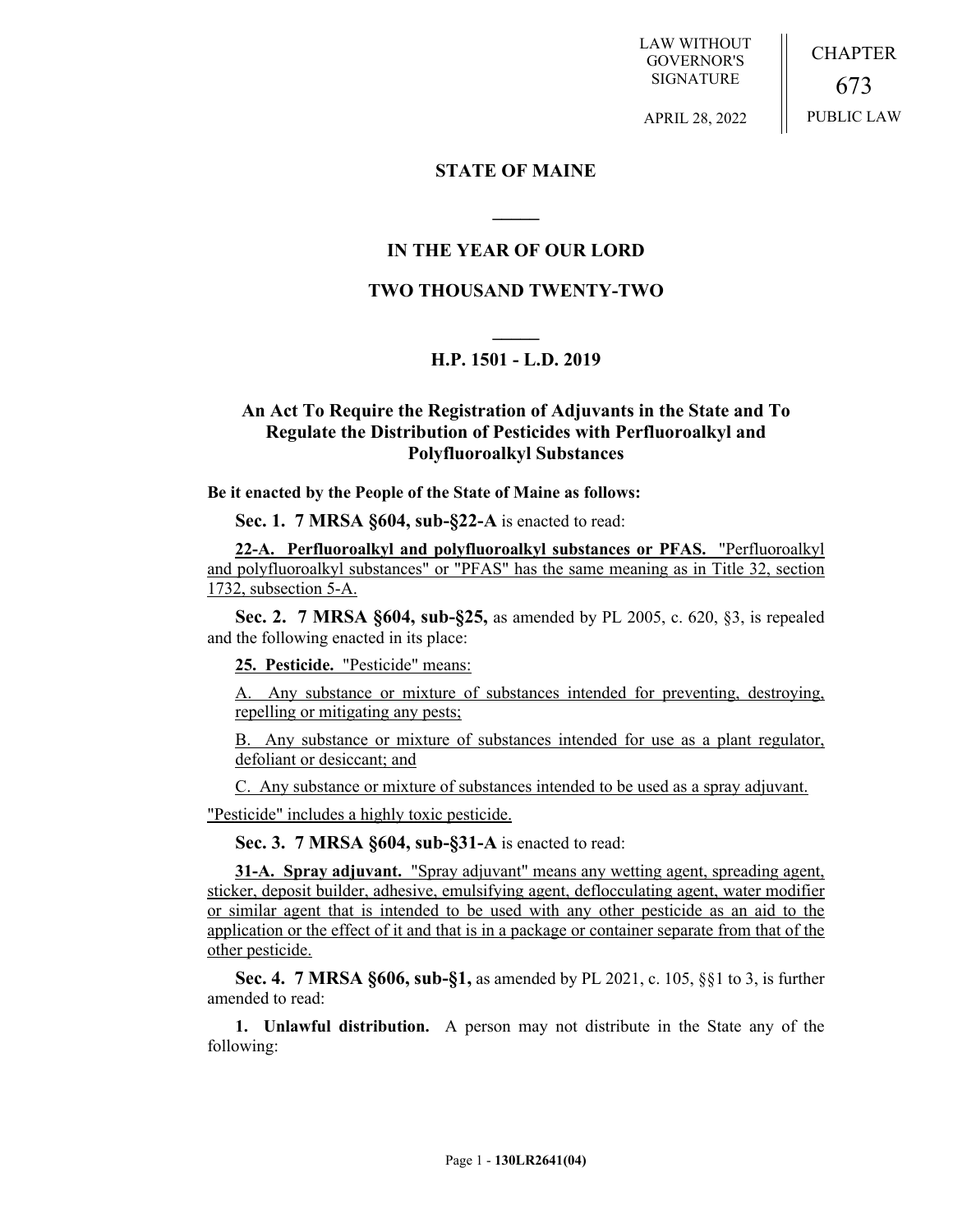A. A pesticide that has not been registered pursuant to the provisions of this subchapter;

B. A pesticide if any of the claims made for it or any of the directions for its use or other labeling differs from the representations made in connection with its registration, or if the composition of a pesticide differs from its composition as represented in connection with its registration; a change in the labeling or formulation of a pesticide may be made within a registration period without requiring reregistration of the product if the registration is amended to reflect that change and if that change will not violate any provision of FIFRA or this subchapter;

C. A pesticide unless it is in the registrant's or the manufacturer's unbroken immediate container and there is affixed to the container, and to the outside container or wrapper of the retail package, if there is one, through which the required information on the immediate container cannot be clearly read, a label bearing the information required in this subchapter and rules adopted under this subchapter;

D. A pesticide that has not been colored or discolored pursuant to section 610, subsection 1, paragraph D;

E. A pesticide that is adulterated or misbranded or any device that is misbranded;

F. A pesticide in containers that are unsafe due to damage; or

G. Beginning January 1, 2022, a pesticide containing chlorpyrifos as an active ingredient.;

H. A pesticide that has been contaminated by perfluoroalkyl and polyfluoroalkyl substances; or

I. Beginning January 1, 2030, a pesticide that contains intentionally added PFAS that may not be sold or distributed pursuant to Title 38, section 1614, subsection 5, paragraph D.

**Sec. 5. 7 MRSA §606, sub-§2,** as amended by PL 2005, c. 620, §5, is further amended to read:

**2. Unlawful alteration, misuse, divulging of formulas, transportation, disposal and noncompliance.** A person may not:

A. Detach, alter, deface or destroy, wholly or in part, any label or labeling provided for in this subchapter or rules adopted under this subchapter;

A-1. Add any substance to or take any substance from a pesticide in a manner that may defeat the purpose of this subchapter or rules adopted under this subchapter;

B. Use or cause to be used any pesticide in a manner inconsistent with its labeling or with rules of the board, if those rules further restrict the uses provided on the labeling;

C. Use for that person's own advantage or reveal, other than to the board or proper officials or employees of the state or federal executive agencies, to the courts of this State or of the United States in response to a subpoena, to physicians, or in emergencies to pharmacists and other qualified persons for use in the preparation of antidotes, any information relative to formulas of products acquired by authority of section 607 or any information judged by the board to contain or relate to trade secrets or commercial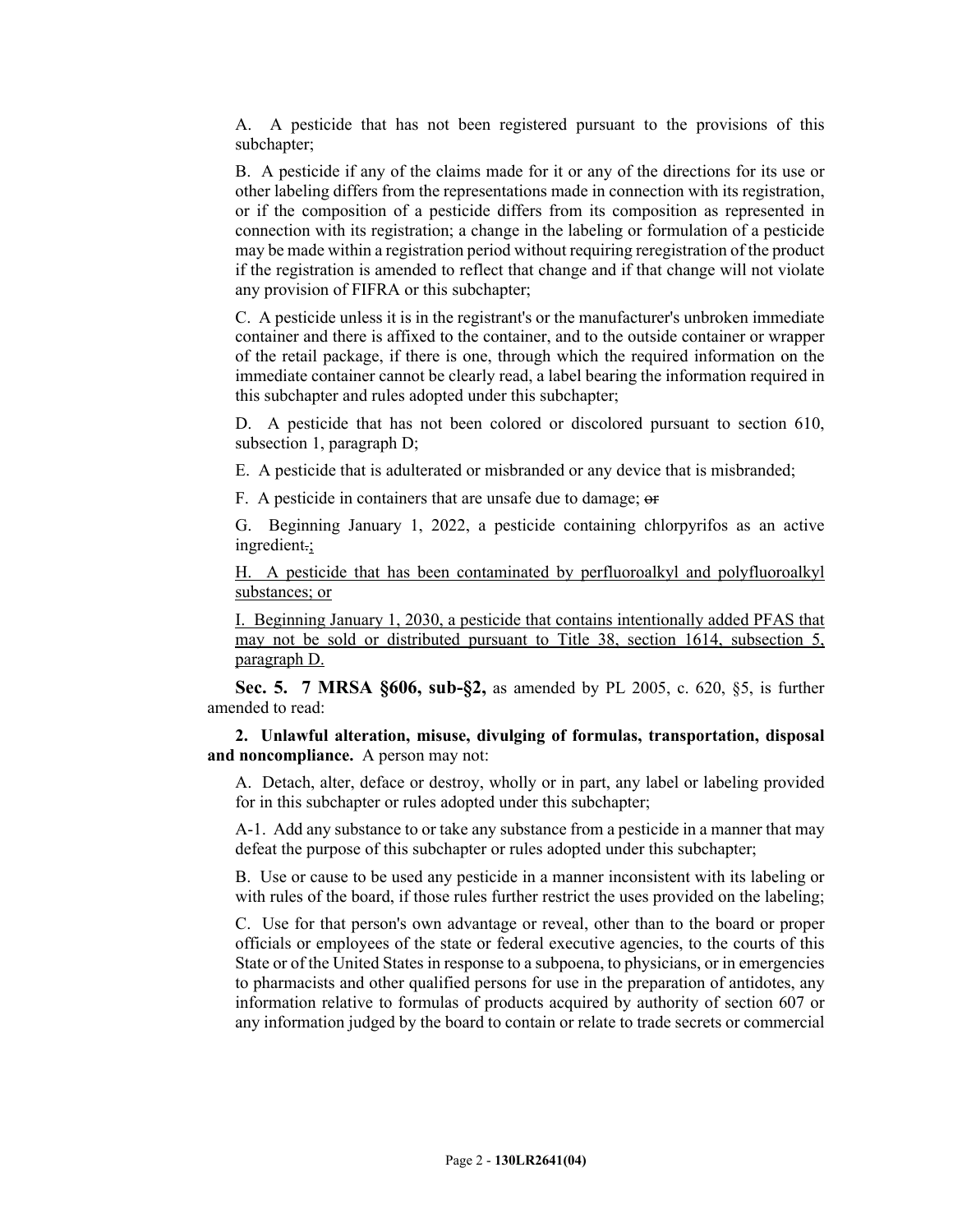or financial information obtained by authority of this subchapter and marked as privileged or confidential by the registrant;

D. Handle, transport, store, display or distribute pesticides in such a manner as to endanger human beings or their environment or to endanger food, feed or any other products that may be transported, stored, displayed or distributed with such pesticides;

E. Dispose of, discard or store any pesticides or pesticide containers in such a manner as may cause injury to humans, vegetation, crops, livestock, wildlife or beneficial insects or pollute any water supply or waterway;

F. Refuse or otherwise fail to comply with the provisions of this subchapter, the rules adopted under this subchapter, or any lawful order of the board; or

G. Apply pesticides in a manner inconsistent with rules for pesticide application adopted by the board.; or

H. Use or cause to be used any pesticide container inconsistent with rules for pesticide containers adopted by the board.

**Sec. 6. Board of Pesticides Control; rules.** The Department of Agriculture, Conservation and Forestry, Board of Pesticides Control shall adopt rules regulating pesticide containers as authorized in the Maine Revised Statutes, Title 7, section 606, subsection 2, paragraph H no later than January 1, 2023. Rules adopted pursuant to this section are routine technical rules as defined in Title 5, chapter 375, subchapter 2-A.

**Sec. 7. Appropriations and allocations.** The following appropriations and allocations are made.

## **AGRICULTURE, CONSERVATION AND FORESTRY, DEPARTMENT OF**

## **Office of the Commissioner 0401**

Initiative: Provides allocations for position technology and STA-CAP costs.

| <b>OTHER SPECIAL REVENUE FUNDS</b> | 2021-22 | 2022-23  |
|------------------------------------|---------|----------|
| All Other                          | \$0     | \$11,502 |
| OTHER SPECIAL REVENUE FUNDS TOTAL  | \$0     | \$11,502 |

### **Pesticides Control - Board of 0287**

Initiative: Provides allocations for one Environmental Specialist III position, one part-time Environmental Specialist II position, one part-time Office Associate II position and associated All Other costs.

| <b>OTHER SPECIAL REVENUE FUNDS</b> | 2021-22 | 2022-23   |
|------------------------------------|---------|-----------|
| POSITIONS - LEGISLATIVE COUNT      | 0.000   | 1.000     |
| <b>POSITIONS - FTE COUNT</b>       | 0.000   | 1.000     |
| <b>Personal Services</b>           | \$0     | \$168,311 |
| All Other                          | \$0     | \$10,500  |
| OTHER SPECIAL REVENUE FUNDS TOTAL  | \$0     | \$178,811 |